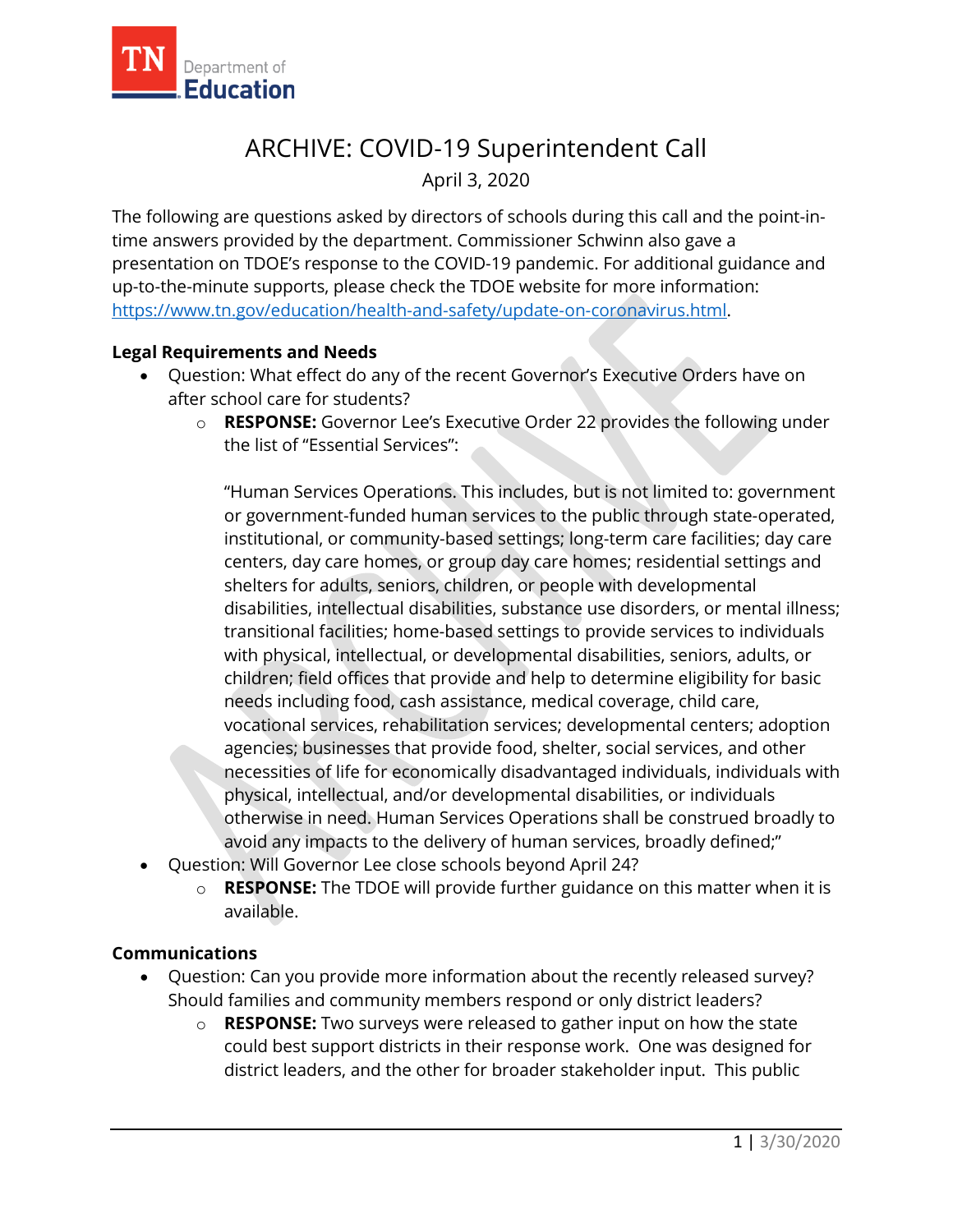

version of the survey available for families and community members is available [here.](https://stateoftennessee.formstack.com/forms/public_cares_survey)

- Question: The survey released by TDOE mentions multiple potential options for making up missed school days, or extending the school year. Please provide more information on these questions and how they may relate to work districts are currently doing to provide virtual instruction to students.
	- o **RESPONSE:** As districts make decisions on how best to serve their students, the options listed and many others exist as strategies that may be employed to help further students' academic progress in response to the unexpected closures. These questions were intended to gather information on districts' current thinking in what approaches may work best for each local context to determine the best way TDOE can support districts and teachers in serving students. Pursuant to the language in T.C.A. section 49-6-3004 (f) and (g), that is pasted below for convenience, school calendar decisions are made at the local level.

*"(f) Beginning with the 2010-2011 school year and every year thereafter, LEAs shall commence the school year no earlier than August 1 unless the LEA's board of education votes by a majority of its membership to establish a year-round or alternative calendar for all or any of the schools within its jurisdiction in accordance with department of education attendance policies. (g) The length of term selected by a local board, and the length of the school day corresponding to that term, shall not affect either the amount or timing of payments made to the LEA under the basic education program (BEP) or otherwise, if the LEA operates for the full chosen term. Equally, the length of term and the length of day shall not affect the compensation of any teacher employed for the length of that term."*

## **Finance**

- Question: Please provide more information related to how districts might budget for the additional remedial instructional time, as well as efforts to support students emotionally and socially.
	- o **RESPONSE:** The Department will continue to support extended learning opportunities through optional programmatic efforts like ReadyRosie and PBS lessons for districts to use in whatever way makes sense. The commissioner has already waived the 180-day requirement for this year, to provide districts with flexibility to serve the needs of local communities.

Anything related to learning time will remain a local decision. The Department does not have the authority to mandate additional time. As districts make local decisions on how best to serve their students, the